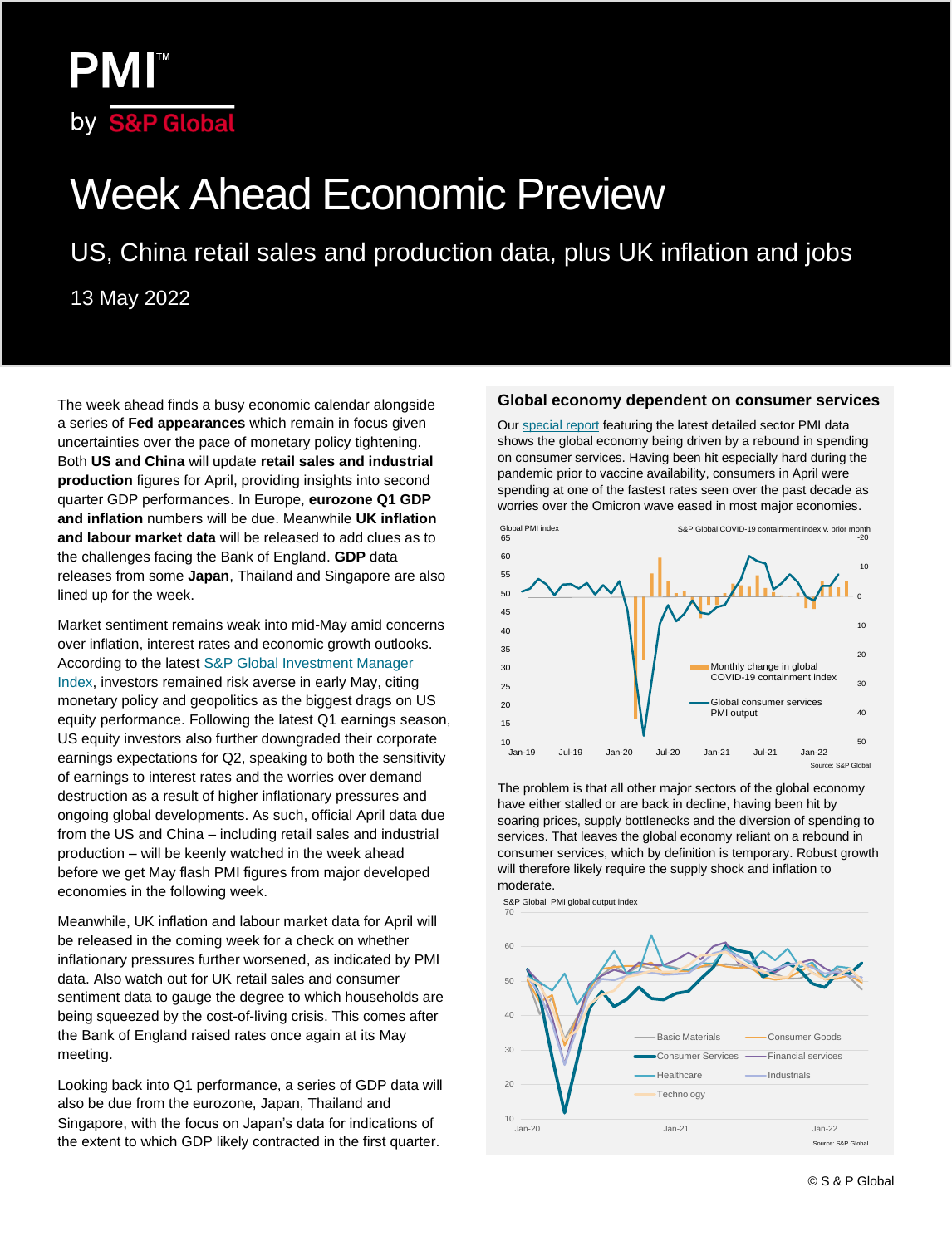### **Key diary events**

### **Monday 16 May**

*Singapore, Indonesia, Thailand Market Holiday* Japan Corporate Goods Prices (Apr) South Korea Export and Imports (Apr) China (Mainland) Retail Sales, Industrial Output, Urban Investment (Apr) Eurozone Reserve Assets Total (Apr) Canada Housing Starts (Apr) United States New York Fed Manufacturing (May) Canada Manufacturing Sales (Mar) Canada Wholesale Trade (Mar)

### **Tuesday 17 May**

*Norway Market Holiday* Australia RBA Meeting Minutes (May) Singapore Non-Oil Exports (Apr) Thailand GDP (Q1) Indonesia Trade (Apr) United Kingdom Labour Market Report (Apr) India WPI Inflation (Apr) Eurozone GDP (Q1, flash estimate) United States Retail Sales (Apr) United States Industrial Production (Apr) United States NAHB Housing Market Index (May)

#### **Wednesday 18 May**

New Zealand PPI (Q1) Japan GDP (Q1) Australia Wage Price Index (Q1) United Kingdom Inflation (Apr) Eurozone HICP (Apr, final) United States Housing Starts and Building Permits (Apr) Canada CPI Inflation (Apr)

### **Thursday 19 May**

Japan Machinery Orders (Mar) Japan Trade (Apr) Australia Employment and Unemployment Rate (Apr) Malaysia Trade (Apr) United States Initial Jobless Claims Canada Producer Prices (Apr) United States Existing Home Sales (Apr)

### **Friday 20 May**

New Zealand Trade (Apr) United Kingdom GfK Consumer Confidence (May) Japan CPI (Apr) Singapore GDP (Q1, final) Germany Producer Prices (Apr) United Kingdom Retail Sales (Apr) Taiwan Export Orders (Apr) Canada Retail Sales (Mar) \* Press releases of indices produced by S&P Global and relevant sponsors can be found **[here](https://www.markiteconomics.com/Public/Release/PressReleases)**.

## **PMI** by S&P Global

### **What to watch**

### **North America: US retail sales, industrial production data, Fed speakers, Canada April inflation**

More Fed appearances are lined up in the coming week, in focus amid persistent concerns over inflation and the monetary policy outlook. Some key US economic data will also be released, including April retail sales and industrial production. S&P Global US PMI suggest that manufacturing output continued to expand at a strong rate in April while services business activity growth moderated from March, albeit remaining at a solid pace, as activity continued to rebound after the loosening of pandemic restrictions, though business confidence had deteriorated amid worries about inflation, supply disruptions, and the Ukraine war.

### **Europe: Eurozone Q1 GDP, inflation data, UK inflation and labour market reports**

Revised Q1 GDP and April HICP readings from the eurozone will be updated after preliminary data showed the economy growing just 0.2% in the first three months of the year while inflation accelerating to 7.5%.

In the UK, inflation and labour market data will take centre stage. According to the [S&P Global / CIPS UK Composite](https://www.markiteconomics.com/Public/Home/PressRelease/f8b88c871ce24753a8c305851f17175e)  [PMI](https://www.markiteconomics.com/Public/Home/PressRelease/f8b88c871ce24753a8c305851f17175e) data, inflationary pressures worsened in April while private sector firms continued to expand staffing levels rapidly, though at a softer pace. Consumer confidence and retail sales data will also be eagerly assessed for the impact of inflation.

### **Asia-Pacific: China retail sales, industrial production data, Japan, Thailand, Singapore GDP**

Following trade and inflation data, China releases April industrial production and retail sales figures in the coming week, shedding more light on the impact of recent COVID-19 restrictions on economic performance at the start of the second quarter. Amid widespread lockdowns that continue affect the region, both retail sales and industrial production data are expected to have deteriorated compared to March. Early PMI data across both the manufacturing and services showed output contracting very sharply in April.

Separately, GDP figures from Japan, Thailand and Singapore will also be released. Japan's Q1 performance will be watched for the extent of the slowdown with our forecast pointing to a 0.6% quarter-on-quarter (q/q) decline.

### **Special reports:**

**Economic Downturn Spreads as More Sectors Report Falling Output** | Chris Williamson | **[page 4](#page-3-0)**

**APAC Region Faces Headwinds from China Slowdown and Rising Inflation Pressures** | Rajiv Biswas | **[page 8](#page-7-0)**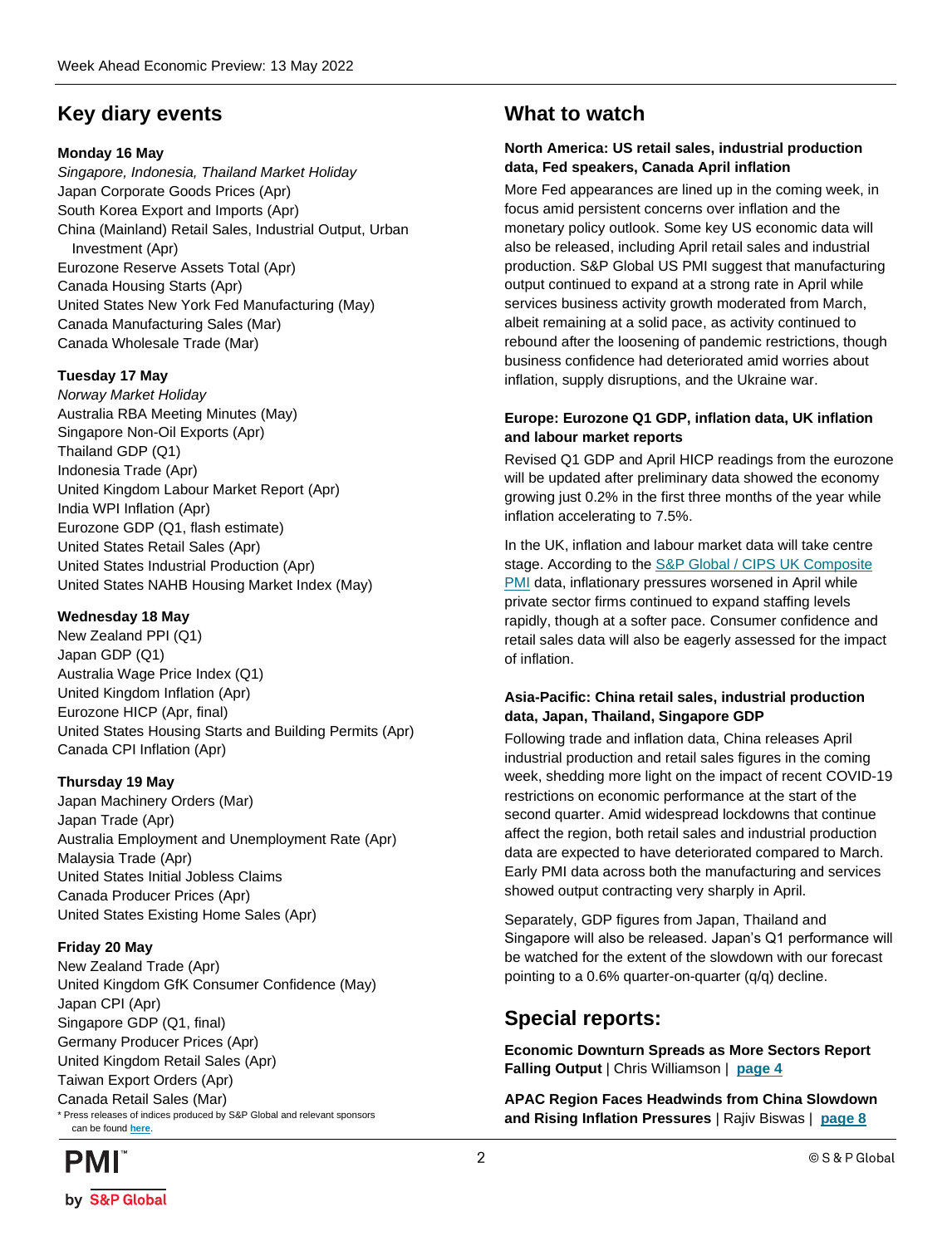### **Recent PMI and economic analysis from S&P Global**

| Global             | Global PMI - special Russia-Ukraine war report                                                                                              | 9-May  | Chris Williamson,<br>et al.     |
|--------------------|---------------------------------------------------------------------------------------------------------------------------------------------|--------|---------------------------------|
|                    | Monthly PMI Bulletin: May 2022                                                                                                              | 9-May  | Chris Williamson,<br>Jingyi Pan |
|                    | Economic downturn spreads as more sectors report falling<br>output and record price rises                                                   | 6-May  | Chris Williamson                |
|                    | Global PMI surveys show further acceleration of inflation<br>amid supply shocks in April, but demand shows signs of<br>waning               | 6-May  | Chris Williamson                |
|                    | China and Russia drag global growth to 22-month low, push<br>price inflation to record high                                                 | 6-May  | Chris Williamson                |
|                    | Worldwide factory output falls for first time since June 2020<br>as supply conditions worsen                                                | 3-May  | Chris Williamson                |
| <b>Europe</b>      | UK economic growth slows in April as outlook darkens and<br>inflation pressures mount                                                       | 22-Apr | Chris Williamson                |
|                    | Eurozone growth accelerates as reviving services demand<br>offsets near stalling of manufacturing, but prices rise at<br>record rate        | 22-Apr | Chris Williamson                |
| Asia-Pacific       | Easing COVID-19 disruptions boost private sector output in<br>Japan and Australia but business confidence declines on<br>inflation concerns | 22-Apr | Jingyi Pan                      |
| <b>Commodities</b> | Weekly Pricing Pulse: Softening demand pushes commodity<br>prices lower                                                                     | 5-May  | <b>Thomas McCartin</b>          |

### **S&P Global Economics & Country Risk highlights**

#### **Supply resilience is key to avoiding a global recession**



Recovery from the COVID-19 recession has been characterized by resilient demand amid a series of supply disruptions. The results have been the highest inflation rates in decades in the advanced economies. As monetary and fiscal policies pivot away from active stimulus to restraint, growth in aggregate demand will slow. Success in taming inflation and averting a global recession will depend on supply resilience. **Click [here to read our research and analysis](https://ihsmarkit.com/research-analysis/supply-resilience-is-key-to-avoiding-a-global-recession.html)**

#### **Ripples and waves – February signals broad based improvements**



Our PMI™ team digs into the February PMI survey results which indicate waning impacts from COVID-19 on the services economies and large bounces across the Globe. While several countries are still feeling the pressures from lockdowns and continuing waves of uncertainty, improving demand, capacity and business confidence are showing positive signs of improvement. What will this mean for sustained economic growth and are these ripples and waves strong enough to continue to improve with rising geopolitical turmoil? **[Click here to listen to this podcast by S&P Global Market Intelligence](https://soundcloud.com/user-181651373/ripples-and-waves-february-signals-broad-based-improvements)**

### **For further information:**

For more information on our products, including economic forecasting and industry research, please visit the Solutions section of **[www.ihsmarkit.com](http://www.ihsmarkit.com/)**. For more information on our PMI business surveys, please visit **[www.ihsmarkit.com/products/PMI](http://www.ihsmarkit.com/products/PMI)**

The intellectual property rights to the data provided herein are owned by or licensed to S&P Global and/or its affiliates. Any unauthorised use, including but not limited to copying, distributing, **transmitting or otherwise of any data appearing is not permitted without S&P Global's prior consent. S&P Global shall not have any liability, duty or obligation for or relating to the content or information ("data") contained herein, any errors, inaccuracies, omissions or delays in the data, or for any actions taken in reliance thereon. In no event shall S&P Global be liable for any special,**  incidental, or consequential damages, arising out of the use of the data. Purchasing Managers' Index™ and PMI™ are either registered trade marks of Markit Economics Limited or licensed to Markit **Economics Limited and/or its affiliates.**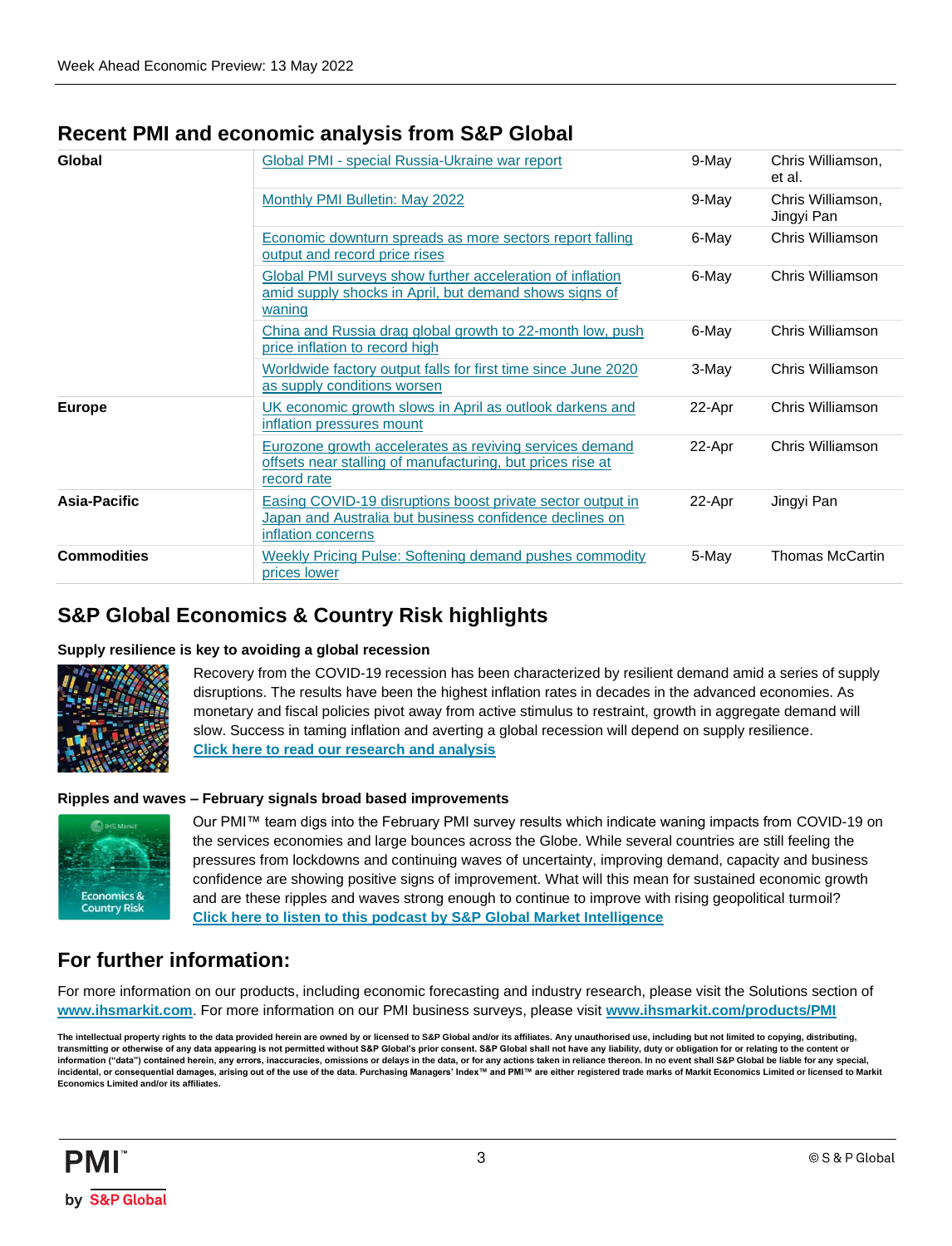### <span id="page-3-0"></span>**Special Focus**

## Economic downturn spreads as more sectors report falling output

*Detail sector PMI data compiled by S&P Global, derived from information provided by panels of over 30,000 companies in 45 countries, revealed a broadening of the global economic slowdown in April. With the exception of the downturn seen in early 2020 during the initial phase of the pandemic, April saw more sectors reporting falling output than at any time since 2012.*

*With the Ukraine war ongoing and mainland China locking down some of its major cities to fight the Omicron variant of COVID-19, supply chain disruptions have increased, damaging vast swathes of the global manufacturing economy, while price pressures have intensified, eroding spending power.* 

*While growth outside of China has shown some encouraging resilience, losing only marginal momentum in April on average, this can be linked to resurgent spending on consumer services amid to loosened COVID-19 restrictions. However, demand for consumer goods has almost stalled as household spending is diverted to services, suggesting there is a risk that the global economy is reliant on a potentially short-lived rebound in consumer service spending to support sustained growth in the coming months.* 

*Prices are meanwhile rising for all goods and services, though of particular concern is a record rise in food prices amid falling food production, which is likely to add to the global cost of living crisis.*

### **Using sector PMI data to track the breadth of the global economic slowdown**



### **Output growth reliant on consumer services**

April saw the weakest pace of global economic growth since the initial pandemic lockdowns in early 2020, according to the JPMorgan Global Manufacturing Purchasing Managers' Index™, compiled by S&P Global.

The expansion was largely reliant on a surge in consumer services activity, in turn attributable to an easing of COVID-19 containment measures on average globally during April. Output of consumer services industries rose worldwide at a rate not exceeded since last July, driven by the steepest rise in demand for nine months. Excluding prior pandemic growth spurts as economies relaxed COVID-19 restrictions, the latest jump in consumer services activity was the strongest since data were first available in 2009.

In contrast, consumer goods manufacturers felt the pinch, as household spending was diverted to services, reporting only a modest expansion and the weakest performance since June 2020. New orders placed for consumer goods likewise came close to stalling, with companies often also reporting that higher prices were deterring customers.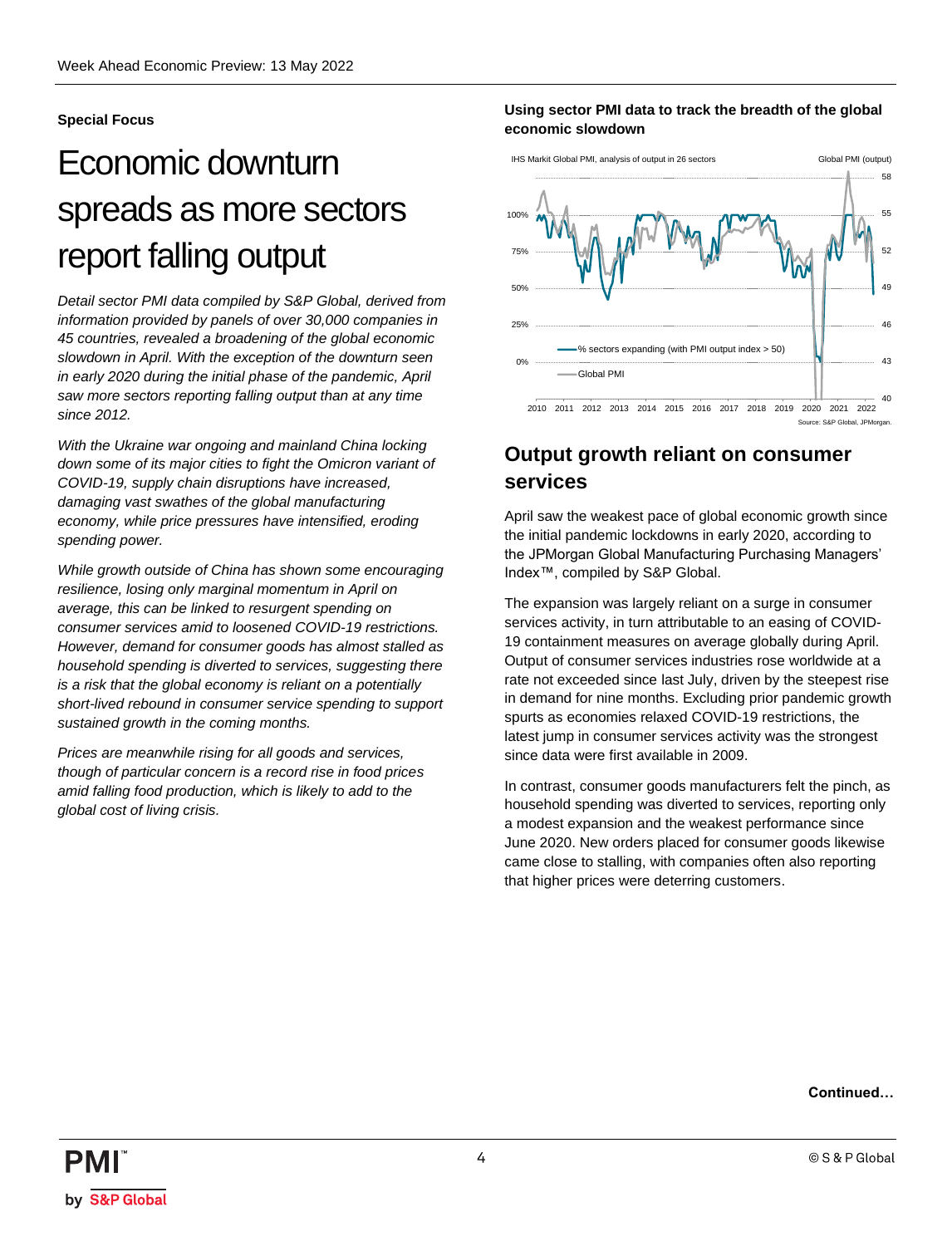### **Global PMI output index**



But the slowdown was not limited to consumer goods production. Growth in all other major industries either slowed or faltered: basic materials, healthcare and financial services all fell into decline for the first time since June 2020, the tech sector saw growth weaken to the slowest since January 2021 and industrials reported the smallest output gain since February 2021.

Thus, while rising consumer spending on services helped to sustain broader service sector growth in April, the rate of expansion in the service sector fell to the second-weakest seen over the past 15 months due to the deteriorating picture in business and financial services.

Manufacturing output as a whole meanwhile, fell into decline in April for the first time since June 2020.

### **Downturn spreads to 14 sectors from just four in March**

Looking into the PMI data at a more detailed sector level, some 14 of the 26 sectors covered by the PMIs reported falling output in April, up sharply from just four in March. The steepest declines were seen in basic material manufacturing sectors, including sustained downturns in mining & metals and basic materials resources, as well as renewed downturns for construction materials and industrial goods, often linked to deteriorating supply chains.

Worsening supply chain delays meanwhile contributed to renewed output falls for autos & parts and machinery & equipment manufacturing.

### **Global output by industry and sector**



#### **Manufacturing output, global**



Source: S&P Global.

The service sector slowdown was led by the first drop in global real estate activity since May 2020, though banking services, transportation and healthcare services all also declined.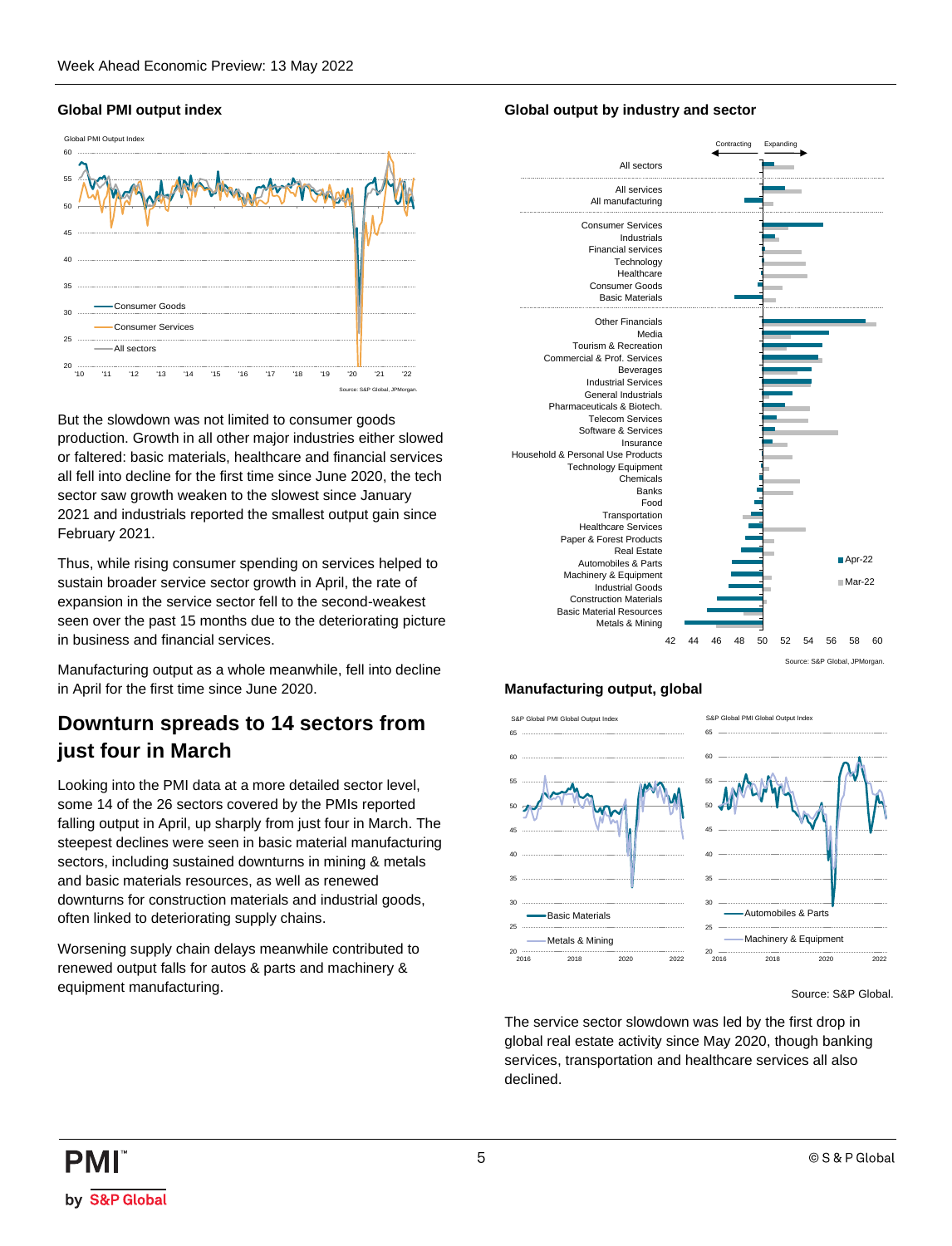Growth rates varied markedly among the 12 sectors reporting output growth in April, ranging from sustained nearrecord growth in 'other financials' and reviving expansions for media and tourism & recreation, to near-stalled output of household products.

#### **Service sector output, global**



Source: S&P Global.

### **Record price rises seen in half of all sectors**

Selling prices meanwhile rose in all 26 sectors during April, with rates of inflation accelerating in all but six. Around half of all sectors reported unprecedented rates of increase. In the service sector, these included transportation, commercial & professional services, industrial services, insurance, real estate, 'other' financials, media and tourism & recreation. In manufacturing, new record selling price increases were reported for autos & parts, general industrials and food & drink.

### **PMI prices charged indices, global**



### **Food prices surge at record pace amid falling production**

The record rise in food prices is a particular concern, especially given that that the sector has also reported falling output continually now for three months, with the worsening trend linked to the Ukraine war. The growing scarcity of food and associated price rises, combined with persistent elevated energy prices, threatens to exacerbate the global cost of living crisis, tending to hit the poorest the hardest.

### 30 ......<br>2010 35  $40$  $\overline{45}$ 50 55 60 65 70 2010 2012 2014 2016 2018 2020 2022 Consumer Goods **All sectors** Consumer Services **The Food** Source: S&P Global, JPMorgan.

#### **PMI output prices, global** S&P Global PMI Worldwide Output Prices Index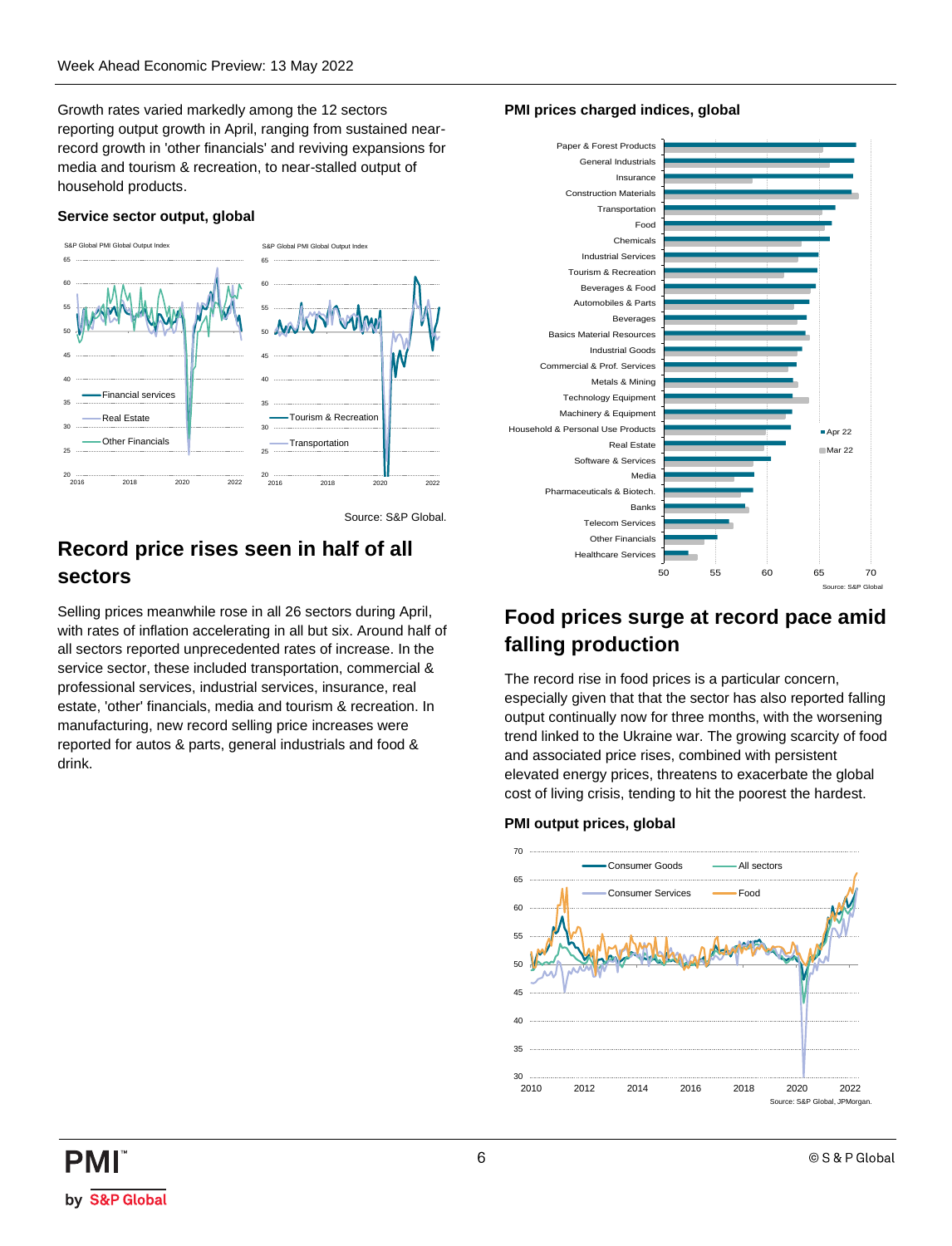### **Global food production and prices**



### **Outlook**

The broadening economic malaise is being triggered by the lockdowns in China and Ukraine war, both of which are exacerbating existing pandemic-related supply chain disruptions and price rises. Whether more sectors fall into decline depends on how long these two headwinds persist for, but is also a function of how well spending on consumer services can be sustained amid the intensifying cost of living crisis and growing concerns about the economic outlook.

PMI updates to track the course of supply and demand over the coming months are available to all.

**[Sign up to receive updated commentary in your inbox](https://ihsmarkit.com/Info/0220/subscription-pmi-blog.html)  [here.](https://ihsmarkit.com/Info/0220/subscription-pmi-blog.html)**

**Chris Williamson** Chief Business Economist S&P Global Market Intelligence, London

T: +44 779 5555 061 [chris.williamson@spglobal.com](mailto:chris.williamson@spglobal.com)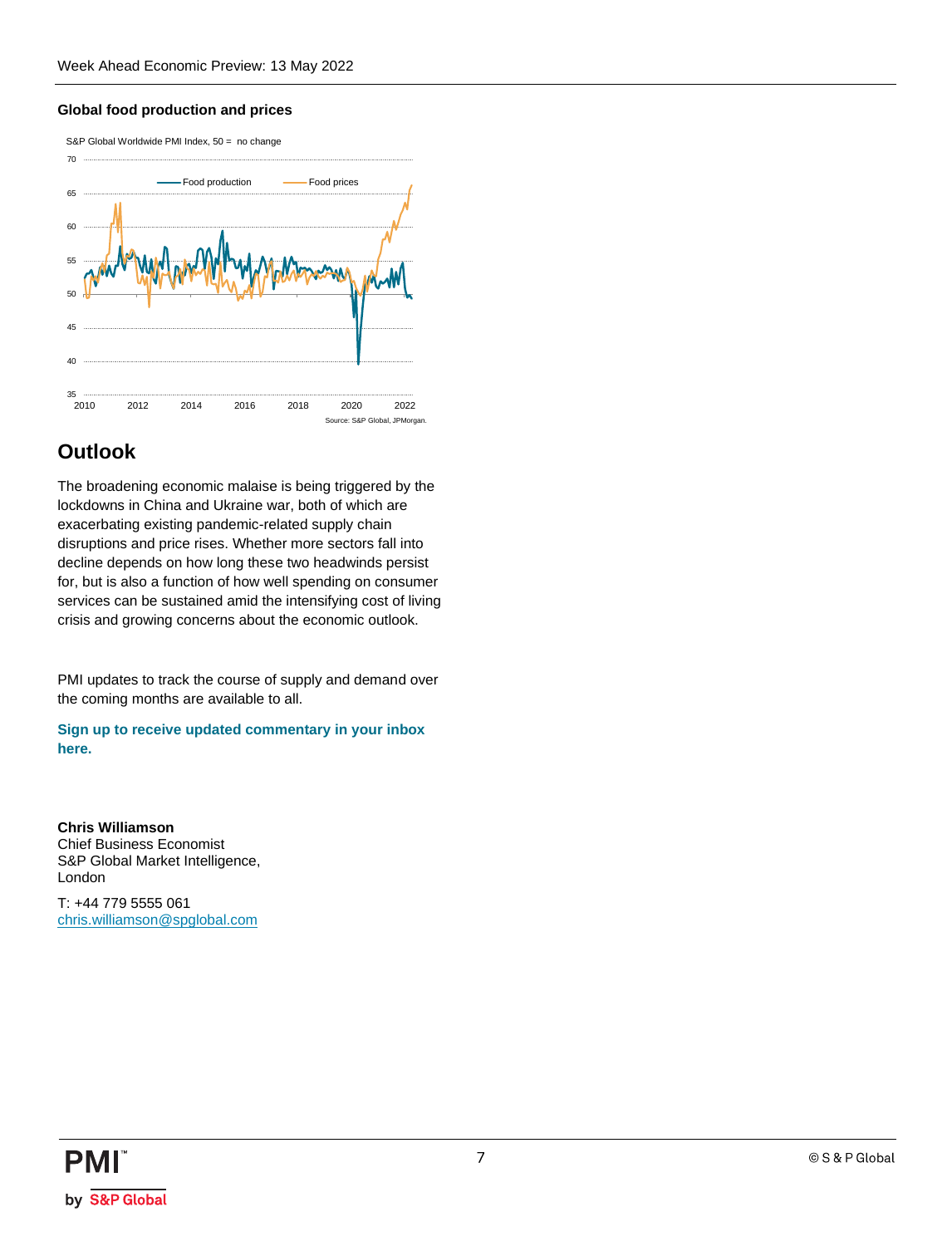### <span id="page-7-0"></span>**Special Focus**

## APAC Region Faces Headwinds from China Slowdown and Rising Inflation Pressures

*Although the Asia-Pacific (APAC) region has shown resilient growth momentum in early 2022, headwinds to growth have increased in recent months. Slowing economic growth momentum in China due to COVID-19 containment measures has become an increasingly significant downside risk to the near-term growth outlook for China, with broader transmission effects throughout the Asia-Pacific region. China accounts for over half of Asia-Pacific GDP and is a key export market for many other APAC economies, including Japan, South Korea and Australia.*

*Furthermore, the negative economic impact of the Russia-Ukraine war on GDP growth in the EU in 2022 will be a drag on APAC exports, since the EU is also an important export market for APAC economies. There are further headwinds from higher world prices for a wide range of mineral and agricultural commodities due to disruptions caused by the Russia-Ukraine war and related sanctions on Russia. This has resulted in surging oil, LNG and coal prices, as well as higher world food prices. These are contributing to rising inflation pressures for many APAC nations, with a growing number of APAC central banks responding by tightening monetary policy.*

### **China's COVID-19 restrictions have weakened near-term growth momentum**

Latest PMI survey data for April point to a sharp slowdown in economic growth momentum in China for both the manufacturing and services sectors. The negative economic shocks from COVID-19 restrictions and lockdowns in March have intensified in April, with the protracted lockdown in Shanghai having hitting consumption spending during April and May.

The headline Caixin China Manufacturing Purchasing Managers' Index fell further into contraction territory, declining from 48.1 in March to 46.0 in April. The figure pointed to a second successive monthly contraction in overall business conditions faced by Chinese manufacturers, at the most rapid pace of decline since February 2020.

The manufacturing output fell at the second-steepest rate since the survey began in early-2004 (beaten only by February 2020 when the COVID-19 pandemic lockdown hit the Chinese economy). Companies reported that the downturn reflected the tightening of COVID-19 restrictions and subsequent impact on business operations, supply chains and demand.

#### **China General Manufacturing PMI**



The impact of the slowdown in China's manufacturing output has already become evident in the global manufacturing output PMI, which has fallen into contraction territory in the April survey.

### **Global output excluding China**



Similarly, due to the high weight of China in Asia's manufacturing output, the Asia manufacturing output PMI has also slumped sharply in April, signalling significant contraction in overall Asian manufacturing output. However, the Asia ex-mainland China manufacturing output index has remained resilient in April, still signalling moderate expansion.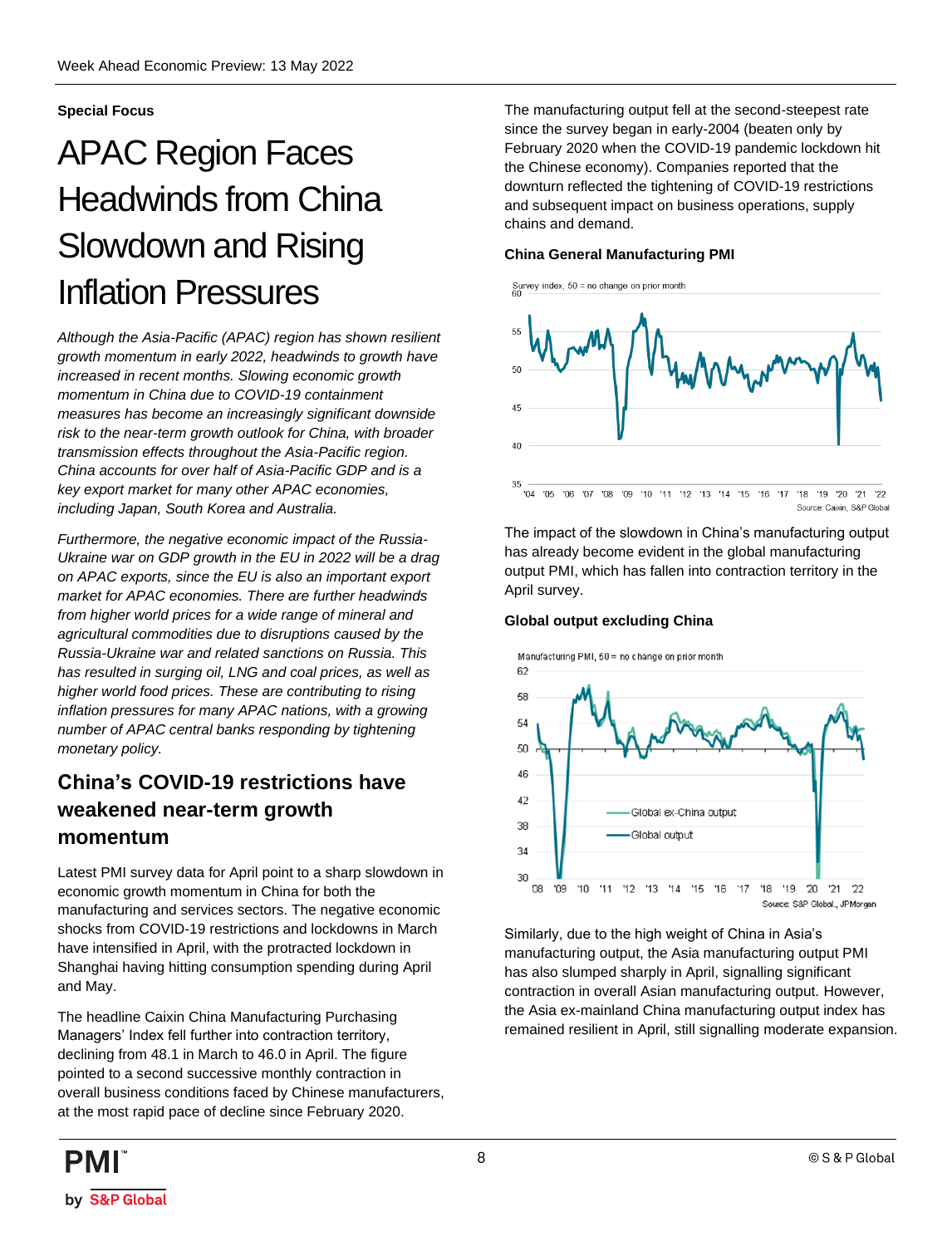### **Asia manufacturing output excluding China**



The services sector in China has been even more heavily impacted by the COVID-19 lockdowns and other containment measures. Further tightening of COVID-19 containment measures in China led to quicker reductions in service sector business activity and overall sales in April. The seasonally adjusted headline Caixin China General Services Business Activity Index fell sharply from 42.0 in March to 36.2 in April, indicating severe contractionary condition in the services sector. The pace of decline was the second sharpest seen in the survey history (behind only February 2020). Companies attributed the decline to tighter COVID-19 restrictions and subsequent disruption to operations.

Notably, both activity and new orders fell at the secondsharpest rates since the survey began in November 2005 and were exceeded only by those seen at the initial onset of the pandemic in February 2020.

Other economic data has also reflected this downturn in services activity, with China's retail sales declining by 3.5% year-on-year (y/y) in March. China's passenger car retail sales were estimated at 1.1 million units in April, down 31.9% y/y, according to the China Passenger Car Association (CPCA). The lockdowns in major cities such as Shenzhen and Shanghai have also resulted in temporary supply chain disruptions for the auto manufacturing sector, with a number of automakers having reduced or suspended production due to supply chain disruptions for auto parts. Tesla is among the automakers which have reduced production at its Shanghai plant due to supply chain disruptions during the lockdown. Apple has also indicated that the impact of COVID-19 lockdowns in China and supply chain disruptions for electronics suppliers will lower production and sales in China for the second quarter of 2022. Microsoft has also said that its production of laptops and consoles in China has been impacted by the lockdowns.

According to S&P Global Market Intelligence Commodities at Sea analysis, although Shanghai port congestion has

softened after peaking in April 2022, the vessel queue in major alternative cities such as Tianjin and Zhoushan increased further as many vessels have diverted to avoid Shanghai port. The overall level of congestion in mainland China remained high with ongoing lockdown measures.

#### **China General Services Business Activity Index**



The impact of weakening Chinese demand is starting to be felt in the export sectors of other APAC economies. South Korea's manufacturing PMI export orders sub-index has signalled contraction for new export orders in both March and April. Japan's manufacturing export orders sub-index also showed contraction for March and April.

South Korean merchandise exports to China were down 3.4 percent y/y in April, with exports of petroleum products down 63.2 percent y/y while exports of general machinery were down 24.4 percent y/y. The decline in South Korean merchandise exports to China was the first year-on-year contraction for in 18 months.

#### **Japan and South Korea Manufacturing PMI Export Orders**



### **Inflation pressures**

Although inflationary pressures in most APAC economies have been relatively moderate at the outset of 2022 compared with the US and EU, concerns amongst many APAC central banks about rising inflation have been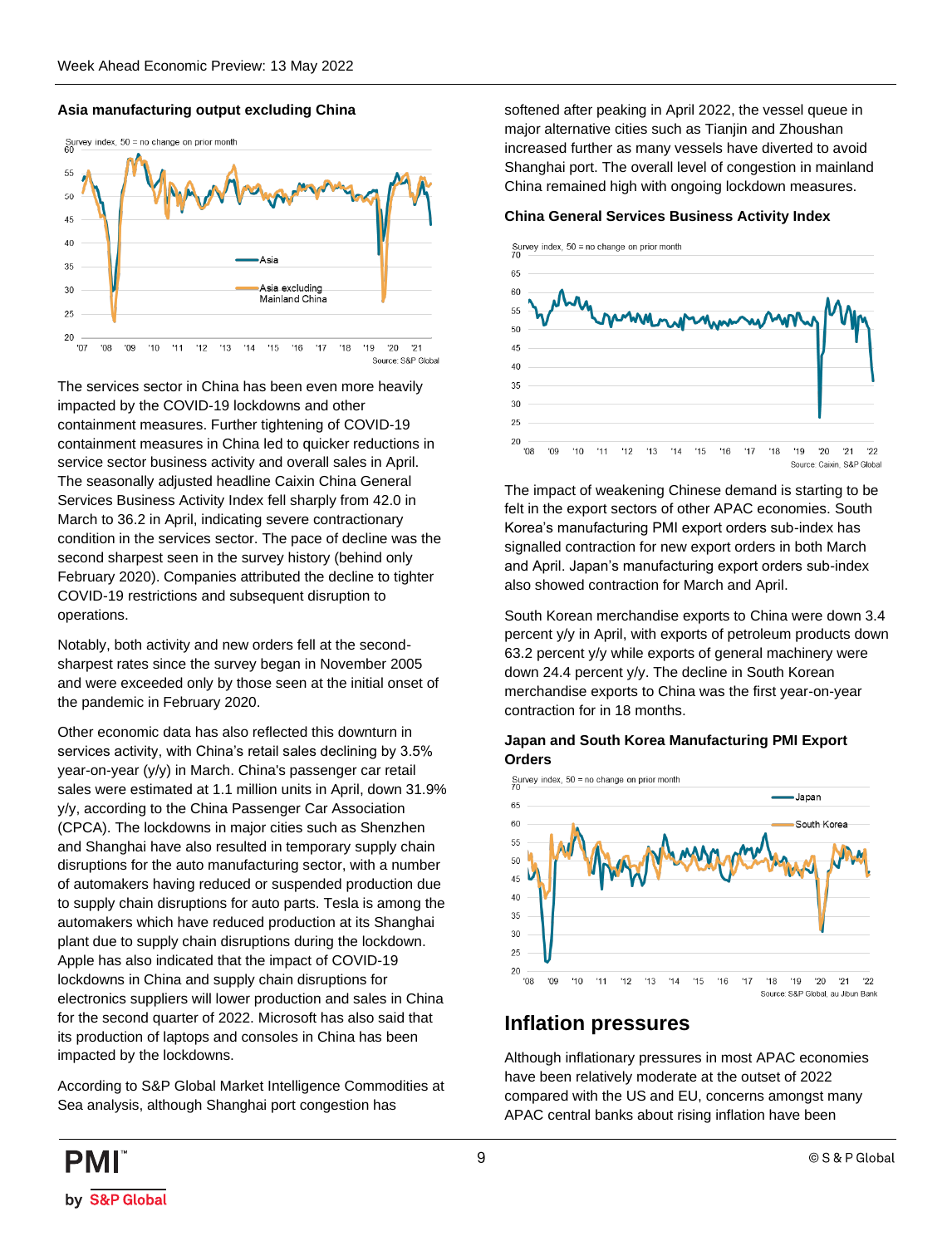increasing. The Russia-Ukraine war has heightened these concerns as world commodity prices, notably for energy and food commodities, have risen further.

### **Global manufacturing input and output prices**

JPMorgan Global Manufacturing PMI



**Energy short supply indicator**



Source: S&P Global Price and Supply Monitor, May 2022

The upturn in global inflationary pressures has resulted in tightening of monetary policy by a growing number of APAC central banks during the first five months of 2022. This includes the Bank of Korea, the Reserve Bank of Australia, the Reserve Bank of New Zealand, Bank Negara Malaysia and the Reserve Bank of India. Due to the Hong Kong dollar peg to the USD, the Hong Kong Monetary Authority has also been tightening monetary policy in lockstep with the US Fed rate hikes this year. The gradual tightening of monetary policy by many APAC central banks will also act as a brake on growth, adding to the headwinds to APAC growth.

The Bank of Thailand is confronted with rising CPI inflation pressures amidst a weak economic recovery, with annual CPI inflation in March having risen to 5.7%, the fastest pace in 13 years.

In the Philippines, both manufacturing input and output price inflation remained elevated, with rates of increase easing

only slightly from the record highs seen in March. Bangko Sentral ng Pilipinas (BSP) is facing escalating headline CPI inflation pressures driven by rising energy and food prices, with the April CPI surging to 4.9% y/y, well above the BSP inflation target range of 2% to 4%.

#### **ASEAN CPI inflation compared to US and EU**



According to the April S&P Global ASEAN Manufacturing PMI survey, price pressures for ASEAN manufacturers remained elevated as ongoing input shortages, higher fuel and raw material prices, global inflation and supply-side challenges persisted. Companies surveyed reported that part of the cost burden was shared with clients through higher output prices.

#### **ASEAN PMI Input and Output Prices**

Survey index,  $50 =$  no change on prior month



### **APAC economic outlook**

A combination of headwinds to APAC economic growth are impacting on the near-term economic outlook. Firstly, the COVID-19 pandemic-related disruptions to economic activity in China have resulted in a significant slowdown in both manufacturing and services output in China during March, April and May.

Secondly, the global macroeconomic shocks from the Russia-Ukraine war are continuing to reverberate through the world economy. While the APAC region has been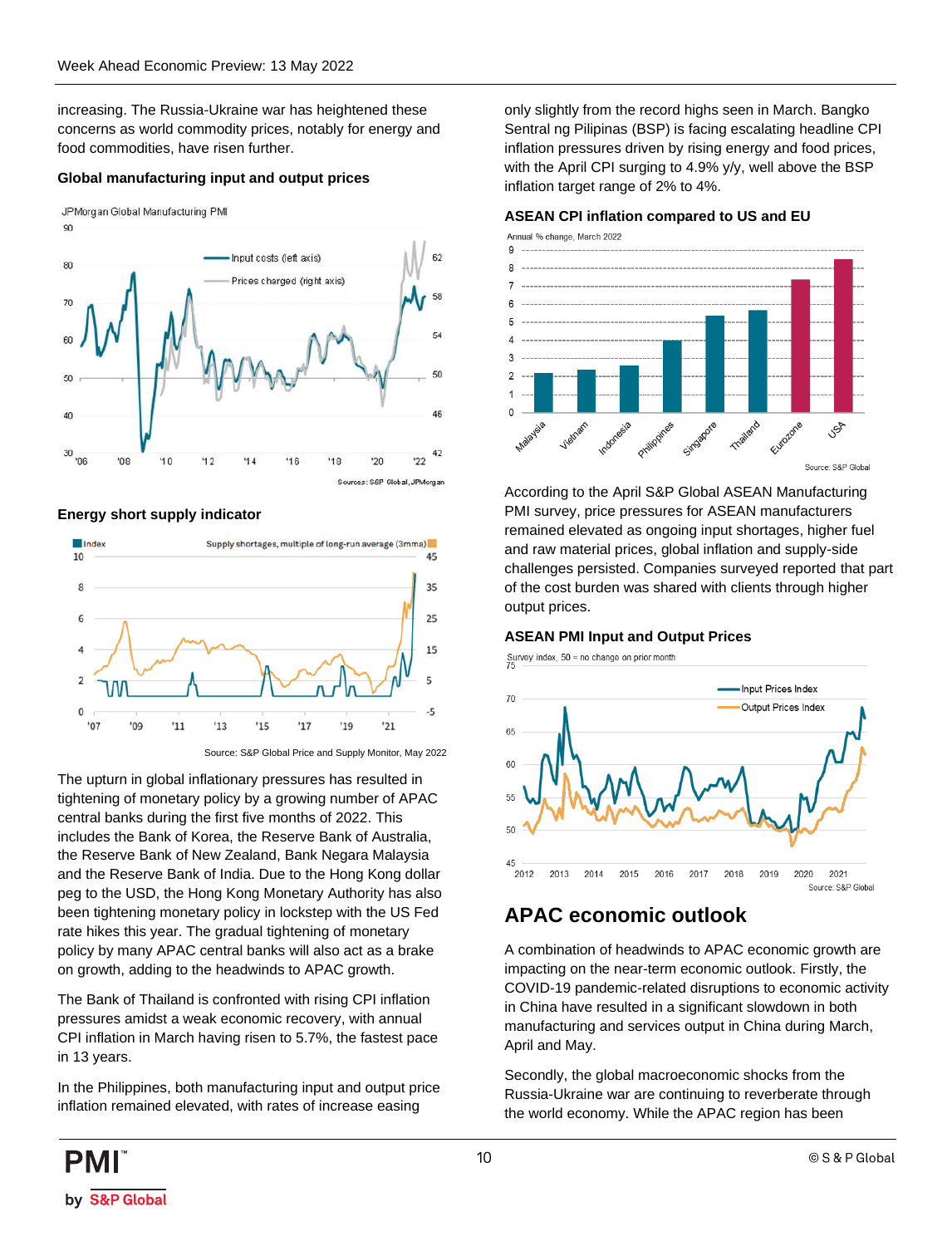relatively resilient to the initial shocks, the duration and potential further escalation of the war create considerable uncertainties for the near-term outlook. As Russia and Ukraine account for a relatively low share of total exports for most APAC economies, the direct vulnerability of the APAC region to deep economic recessions in Russia and the Ukraine in 2022-23 is relatively limited. However, a much greater vulnerability for the APAC region is from the macroeconomic shocks to major economies in the EU from the Russia-Ukraine war, notably through higher energy prices and the potential disruption of Russian oil and gas supplies to the EU. Due to the importance of the EU as a key export market for many APAC economies, a significant slowdown in EU economic growth would be a key vulnerability for APAC exports.

Thirdly, global transmission effects through higher prices for energy, metals and agricultural commodities are also impacting APAC economies, pushing up inflation and increasing import costs, notably for Asian energy-importing nations. A number of APAC central banks have tightened monetary policy during the first half of 2022. Furthermore, several fragile Asian developing countries – Pakistan and Sri Lanka – that have weak external accounts, large external debt burdens and low foreign exchange reserves, are already experiencing social unrest at rising energy and food prices. The State Bank of Pakistan and the Central Bank of Sri Lanka have tightened monetary policy sharply in recent weeks in response to political turmoil and domestic economic crises reflecting rising inflation, weak external account balances, high external debt repayment pipelines and low foreign exchange reserves.

Therefore, while the base case scenario is for continued resilient growth in the APAC region in 2022, there are still considerable downside risks to the global and APAC outlook from China's slowdown and rising global inflation pressures. The Russia-Ukraine war also remains an important downside risk, with potential for further dangerous escalation of the geopolitical confrontation between military powers in Europe.

**Rajiv Biswas** Asia-Pacific Chief Economist S&P Global Market Intelligence Singapore

[rajiv.biswas@spglobal.com](mailto:rajiv.biswas@spglobal.com)